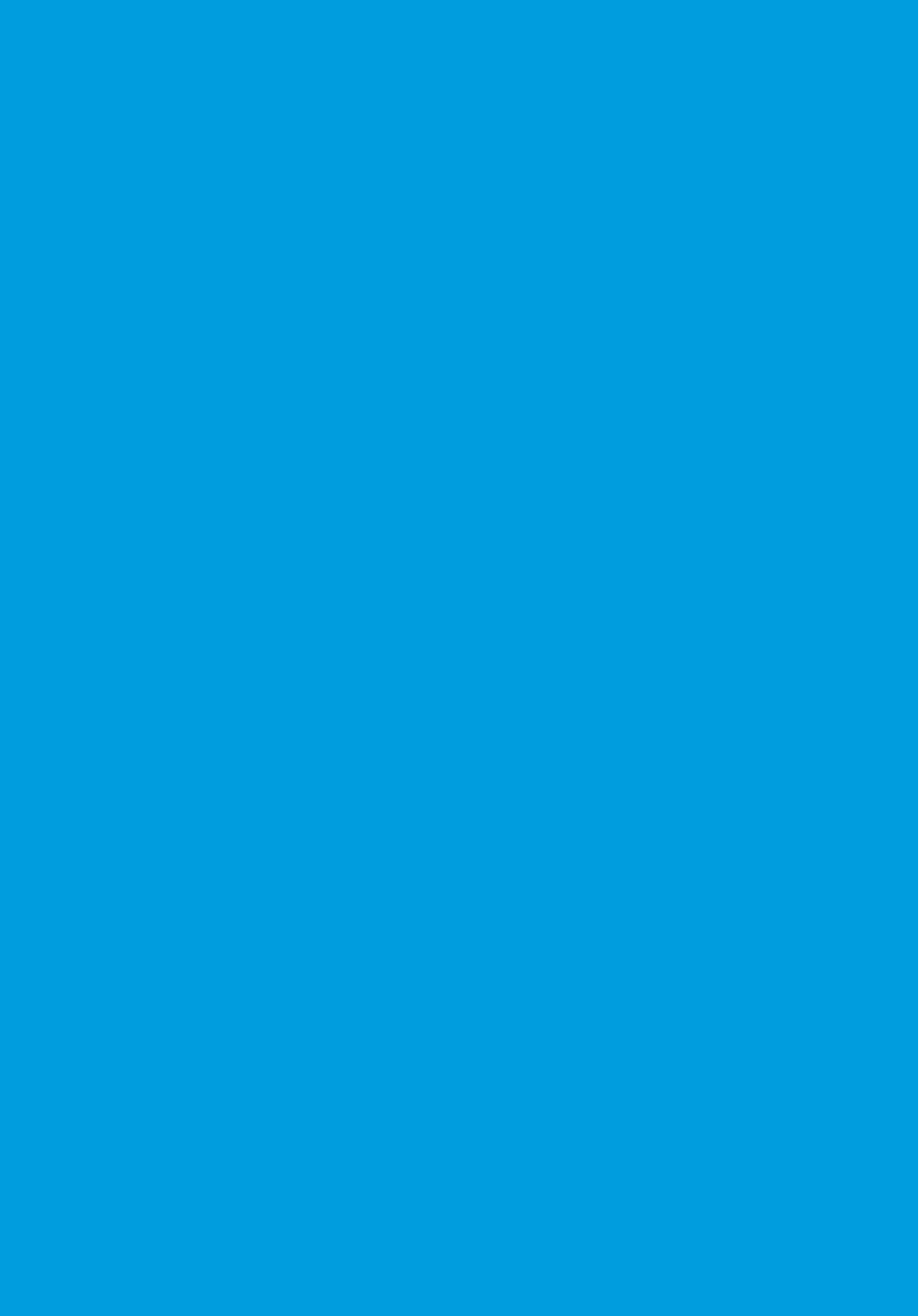#### MODELLING 1.5°C-COMPLIANT MITIGATION SCENARIOS WITHOUT CARBON DIOXIDE REMOVAL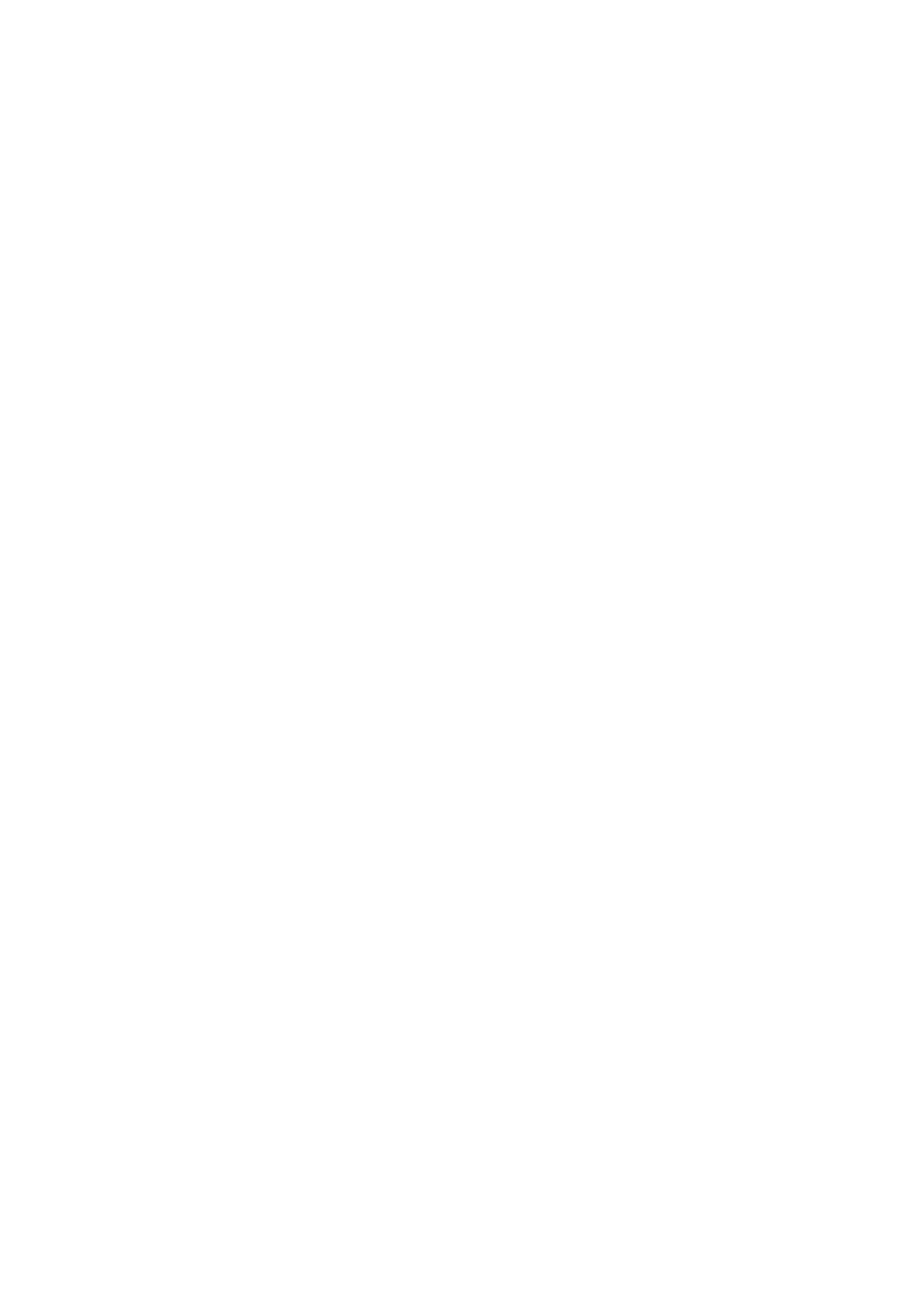### HEINRICH BÖLL STIFTUNG PUBLICATION SERIES ECOLOGY VOLUME 44.8

## Modelling 1.5°C-Compliant Mitigation Scenarios Without Carbon Dioxide Removal

By Christian Holz

Edited by the Heinrich Böll Foundation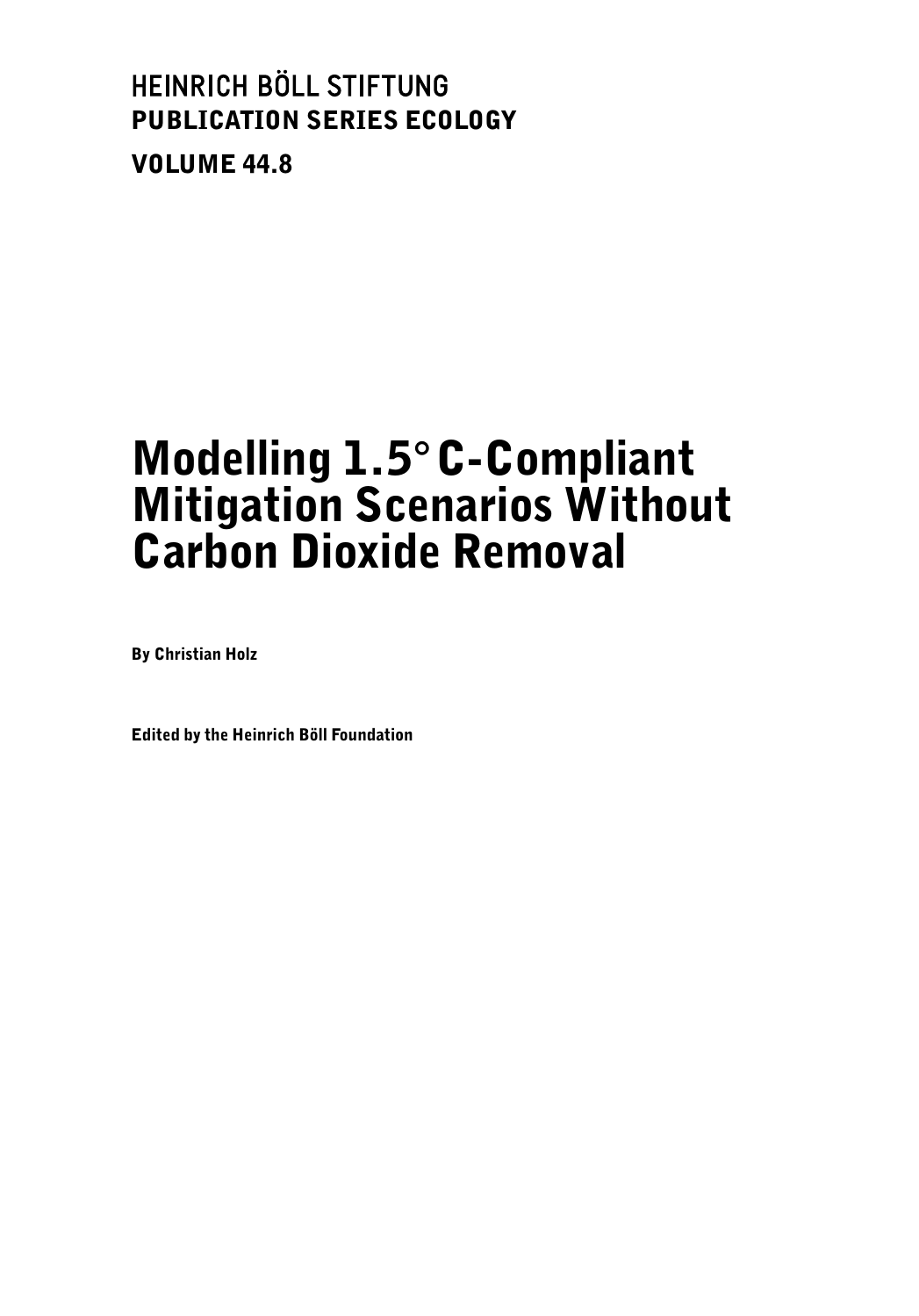#### The author

**Christian Holz** is a postdoctoral researcher at Carleton University in Ottawa and the Senior Research Associate at the Climate Equity Reference Project. His work focuses on the role of equity as enabler of ambitious domestic and international climate change action while protecting the rights of the world's poor.

 $\overline{$  @  $\overline{0}$   $\overline{0}$   $\overline{0}$ Published under the following Creative Commons License:

http://creativecommons.org/licenses/by-nc-nd/3.0 . Attribution – You must attribute the work in the manner specified by the author or licensor (but not in any way that suggests that they endorse you or your use of the work). Noncommercial – You may not use this work for commercial purposes. No derivatives – If you remix, transform, or build upon the material, you may not distribute the modified material.

Modelling 1.5°C-Compliant Mitigation Scenarios Without Carbon Dioxide Removal By Christian Holz Volume 44.8 of the Publication Series Ecology Edited by the Heinrich Böll Foundation 2018

Editorial design: feinkost Designnetzwerk, C. Mawrodiew (based on the origin layout by State Design) Copy-Editing: Christopher Hay Printing: ARNOLD group, Großbeeren ISBN 978-3-86928-183-4 ISBN 978-3-86928-184-1 (anthology)

This publication can be ordered from: Heinrich-Böll-Stiftung, Schumannstr. 8, 10117 Berlin, Germany T +49 (0)30 28534-0 F +49 (0)30 28534-109 E buchversand@boell.de W www.boell.de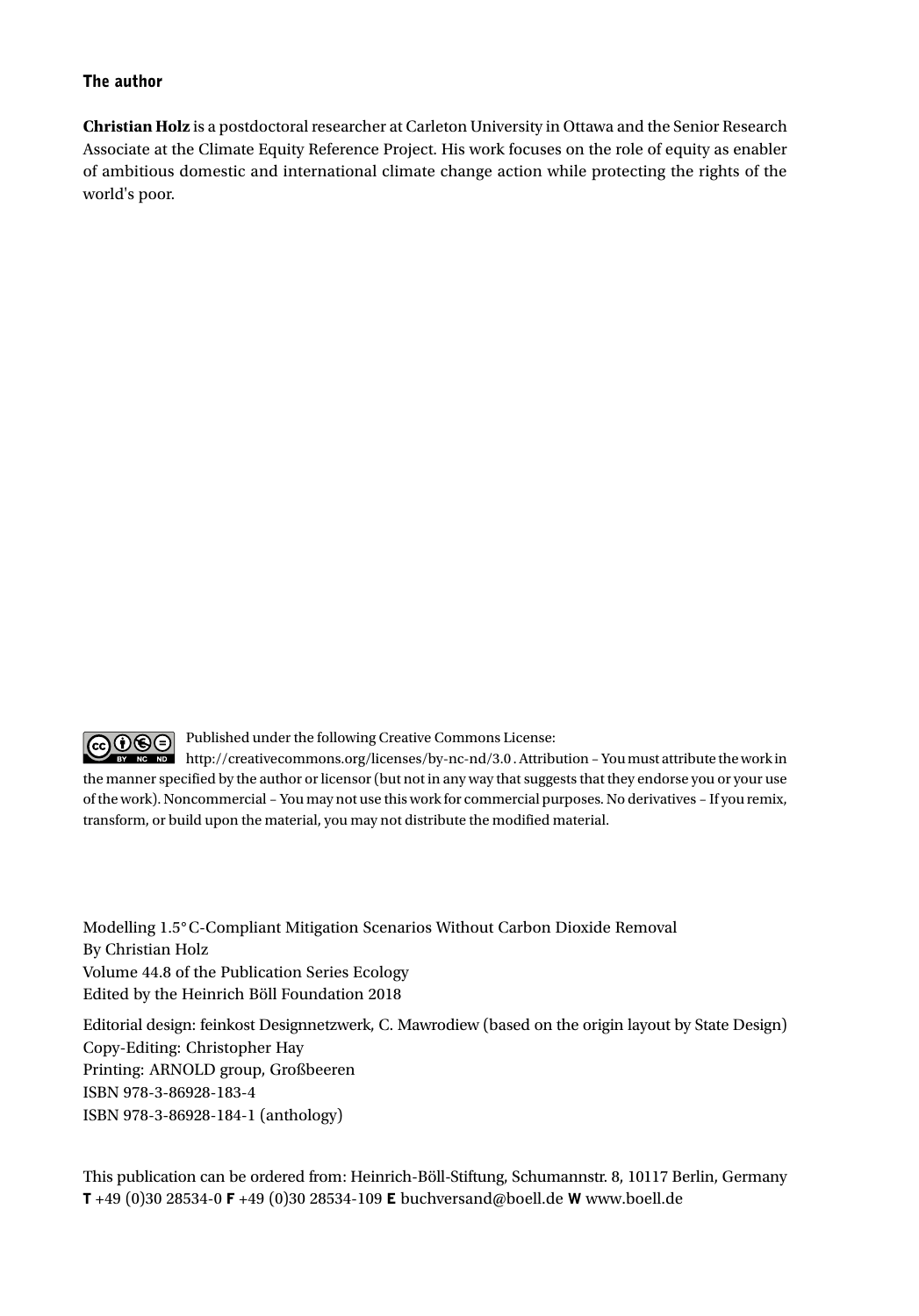### **CONTENTS**

| Introduction                                     | 7  |
|--------------------------------------------------|----|
| Carbon Dioxide Removal and Natural Sequestration | 11 |
| Near-term Ratcheting Success                     | 13 |
| Low Energy Demand and Decent Living              | 15 |
| Alternative Mitigation Approaches                | 17 |
| Equity and Fair Shares                           | 19 |
| Conclusion                                       | 21 |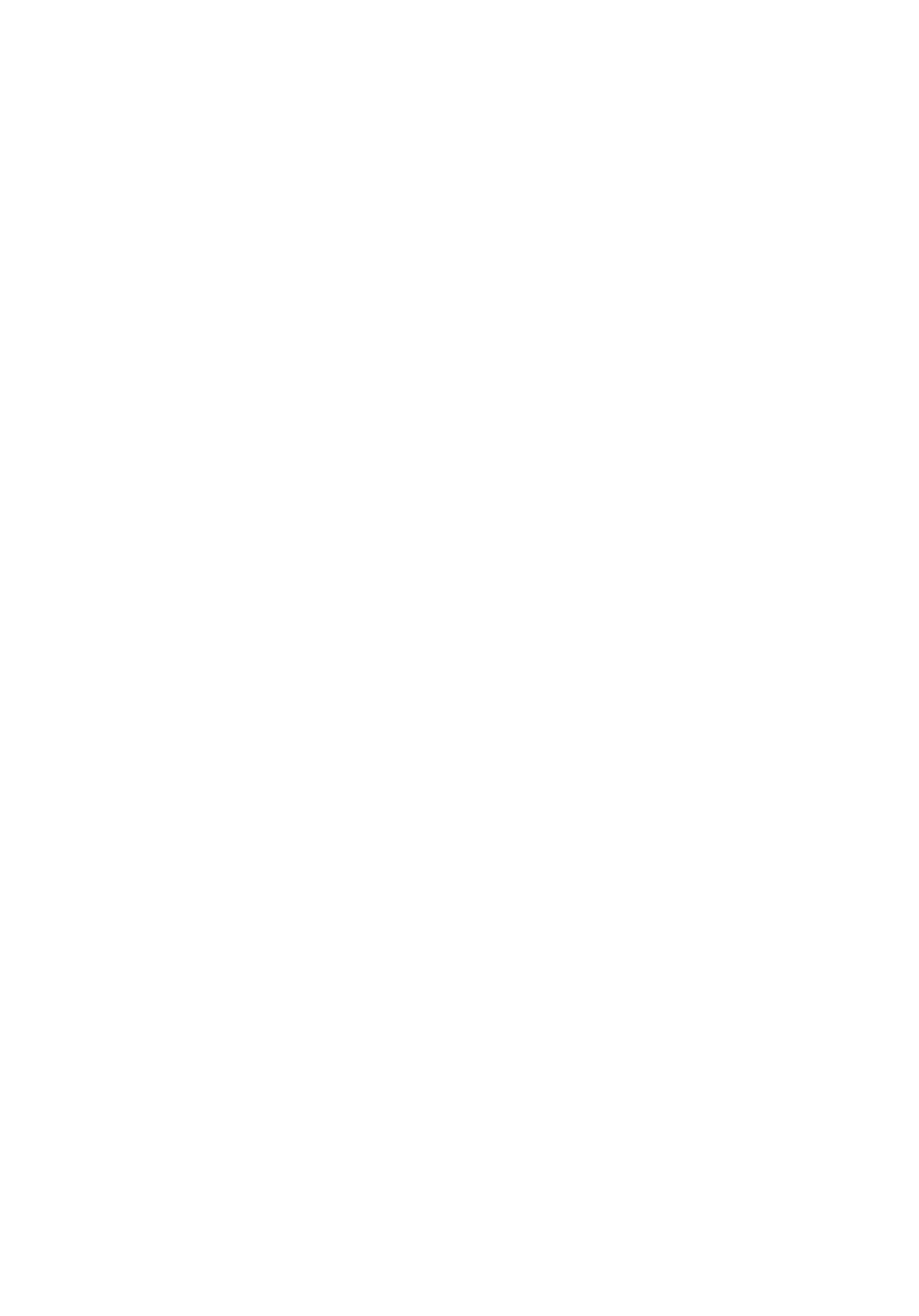### INTRODUCTION

In the Paris Agreement, the countries of the world agreed to «pursue efforts to limit temperature increase to 1.5°C above pre-industrial levels».**<sup>1</sup>** Climate scientists typically interpret this phrase to mean to limit global warming to 1.5°C or less in 2100. They can then develop greenhouse gas (GHG) emissions pathways that can lead to this outcome.**<sup>2</sup>** The majority of the 1.5°C-compatible emissions pathways in the climate modelling literature<sup>3</sup> rely on removing large amounts of carbon dioxide (CO<sub>2</sub>) from the atmosphere. This Carbon Dioxide Removal (or CDR) by large-scale technological means is typically focussed in the second half of the century and is typically modelled as Bioenergy combined with Carbon Capture and Storage (BECCS). BECCS means that CO**2** is removed from the atmosphere through photosynthesis of bioenergy crops, which are then used in bioenergy power plants or converted to liquid fuels, hydrogen or methane for the transport sector, while the associated emissions are partially captured and stored underground. The 1.5°C scenarios analyzed in Rogelj et al. (2015) envision cumulative removals between 450 and 1,000 GtCO<sub>2</sub> over the course of the century, with annual removals as high as  $20\,\mathrm{GtCO}_{2}$ . $^4$  Contrasting this figure with the current level of annual global emissions from fossil fuels, industry and land use change of about 31 GtCO<sub>2</sub> illustrates the scale.<sup>5</sup>

More recently, scholars, policy-makers and civil society have increasingly questioned the feasibility of implementing CDR, especially BECCS, at this large scale, pointing to large land requirements for bioenergy crops, and the associated risks for food and water security or biodiversity, as well as technological feasibility, social

<sup>1</sup> UNFCCC. (2015). *Decision 1/CP.21 – Adoption of the Paris Agreement*. Paris: UNFCCC. https:// unfccc.int/resource/docs/2015/cop21/eng/10a01.pdf

<sup>2</sup> IPCC. (2014). *Climate Change 2014: Mitigation of Climate Change. Contribution of Working Group III to the Fifth Assessment Report of the Intergovernmental Panel on Climate Change*. (Edenhofer, O., et al., Eds.). Cambridge: Cambridge University Press. http://mitigation2014. org/report/final-draft; See also: Rogelj, J., et al. (2015). Energy System Transformations for Limiting End-Of-Century Warming to Below 1.5°C. *Nature Climate Change*, 5 (6), 519–527. https:// doi.org/10.1038/nclimate2572

<sup>3</sup> E.g.: IPCC, 2014, op. cit.; Rogelj, J., et al., 2015, op. cit.; Rogelj, J., et al. (2018). Scenarios Towards Limiting Global Mean Temperature Increase Below 1.5°C. *Nature Climate Change*, 8 (4), 325– 332. https://doi.org/10.1038/s41558-018-0091-3

<sup>4</sup> Rogelj, J., et al., 2015, op. cit.

<sup>5</sup> Le Quéré, C., et al. (2018). Global Carbon Budget 2017. National Emissions v1.2. *The Global Carbon Project*. https://doi.org/10.18160/GCP-2017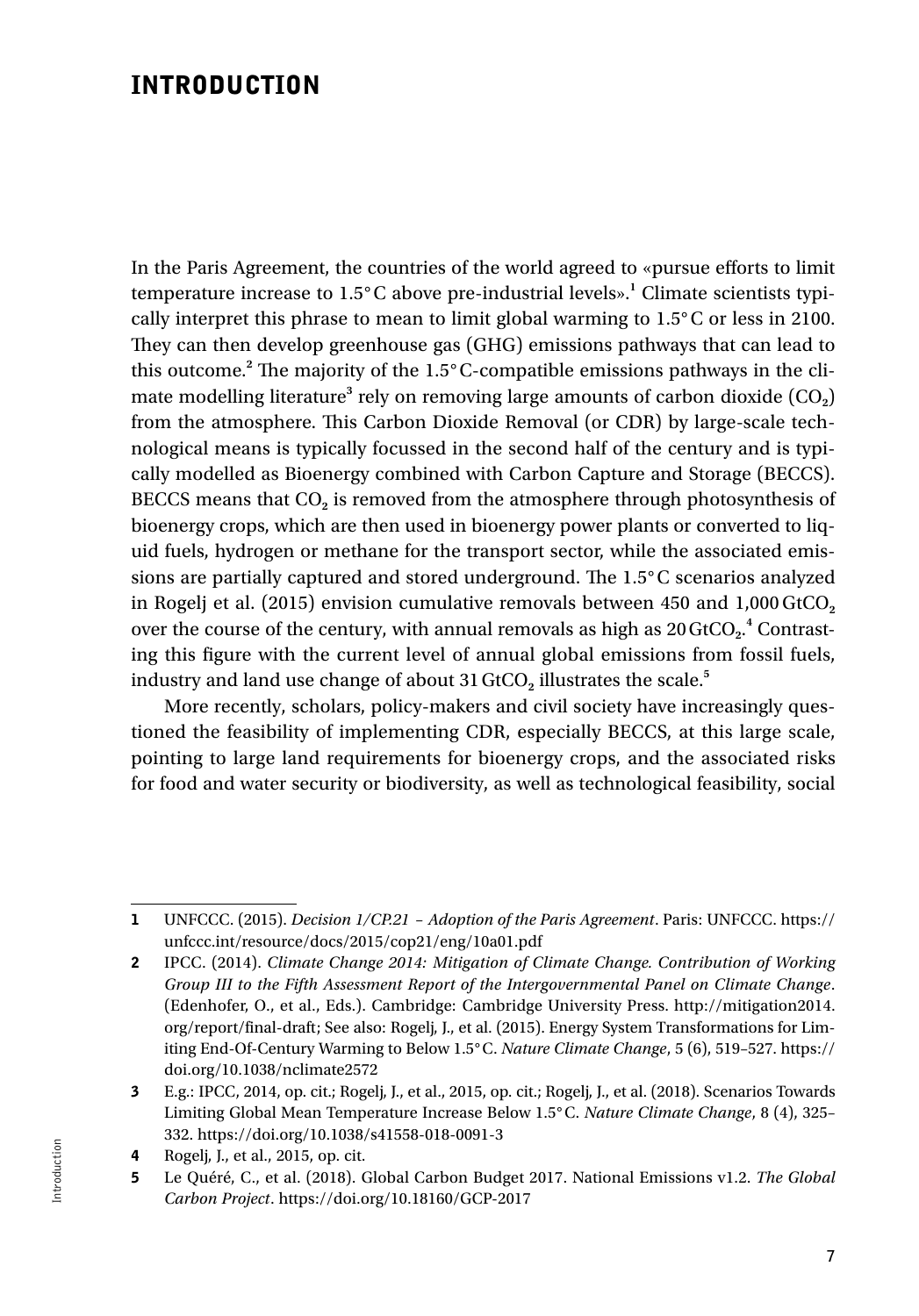and political acceptance issues, and storage permanence.**<sup>6</sup>** In addition to BECCS, other CDR technologies have been proposed, such as biochar, soil carbon management, direct air capture (DAC), or enhanced weathering (EW). Other models include afforestation, where plantations of fast-growing trees are established on land that does not naturally support forest, in order to absorb and store  $CO<sub>2</sub>$  in these trees and soil.

Given the risks and uncertainties surrounding CDR, scholars have suggested to follow a precautionary approach, wherein «the mitigation agenda should proceed on the premise that [CDR] will not work at scale.»**<sup>7</sup>** This is because embarking today on an emissions pathway that assumes successful large-scale deployment of CO**<sup>2</sup>** removal in the future leads to a breach of the carbon budget if this deployment fails to materialize: Reliance on CDR allows modelled scenarios to follow less stringent emissions pathways in the near term since later removal essentially increases the available net  $\mathrm{CO}_2$  emissions budget. In a recent study, $^8$  we show that restricting CDR to zero requires 2030 benchmark emissions of  $CO<sub>2</sub>$  to be at least one third lower than in a scenario with a full complement of CDR options (22.2 vs 32.2GtCO**2**). This indicates the importance of increasing mitigation ambition in the very near term if a precautionary approach to CDR is to be followed.

In the following sections, I will first consider in more detail the drawbacks of the different CDR proposals, then discuss recent studies that explore how a 1.5°C-compliant mitigation approach could be structured to follow a somewhat precautionary approach to scenario creation in which BECCS and other technological CDR is not deployed (but other forest-based natural sequestration is occurring). This discussion will outline the conditions under which it is still possible, at least theoretically, to achieve the 1.5°C temperature limitation objective without relying on speculative

<sup>6</sup> Anderson, K., & Peters, G. (2016). The Trouble with Negative Emissions. *Science, 354* (6309), 182. https://doi.org/10.1126/science.aah4567; Fuss, S., et al. (2014). Betting on Negative Emissions. *Nature Climate Change*, 4, 850. https://doi.org/10.1038/nclimate2392; Fuss, S., et al. (2016). Research Priorities for Negative Emissions. *Environmental Research Letters*, 11 (11), 115007. https://doi.org/10.1088/1748-9326/11/11/115007; Heck, V., et al. (2018). Biomass-Based Negative Emissions Difficult to Reconcile with Planetary Boundaries. *Nature Climate Change*, 8 (2), 151. https://doi.org/10.1038/s41558-017-0064-y; Kreidenweis, U., et al. (2016). Afforestation to Mitigate Climate Change: Impacts on Food Prices Under Consideration of Albedo Effects. *Environmental Research Letters*, 11 (8), 085001. https://doi.org/10.1088/1748-9326/11/8/085001; Mander, S., et al. (2017). The Role of Bio-Energy with Carbon Capture and Storage in Meeting the Climate Mitigation Challenge: A Whole System Perspective. *Energy Procedia*, 114, 6036– 6043. https://doi.org/10.1016/j.egypro.2017.03.1739; Schulze, E.-D., et al. (2012). Large-Scale Bioenergy from Additional Harvest of Forest Biomass Is Neither Sustainable nor Greenhouse Gas Neutral. *GCB Bioenergy*, 4 (6), 611–616. https://doi.org/10.1111/j.1757-1707.2012.01169.x; Smith, L. J., & Torn, M. S. (2013). Ecological Limits to Terrestrial Biological Carbon Dioxide Removal. *Climatic Change*, 118 (1), 89–103. https://doi.org/10.1007/s10584-012-0682-3; Smith, P., et al. (2015). Biophysical and Economic Limits to Negative CO<sub>2</sub> Emissions. *Nature Climate Change*, 6 (1), 42–50. https://doi.org/10.1038/nclimate2870

<sup>7</sup> Anderson & Peters, 2016, op. cit., p. 183

<sup>8</sup> Holz, C., Siegel, L., et al (2018). Ratcheting Ambition to Limit Warming to  $1.5^{\circ}$ C - Trade-Offs between Emission Reductions and Carbon Dioxide Removal. *Environmental Research Letters*. https://doi.org/10.1088/1748-9326/aac0c1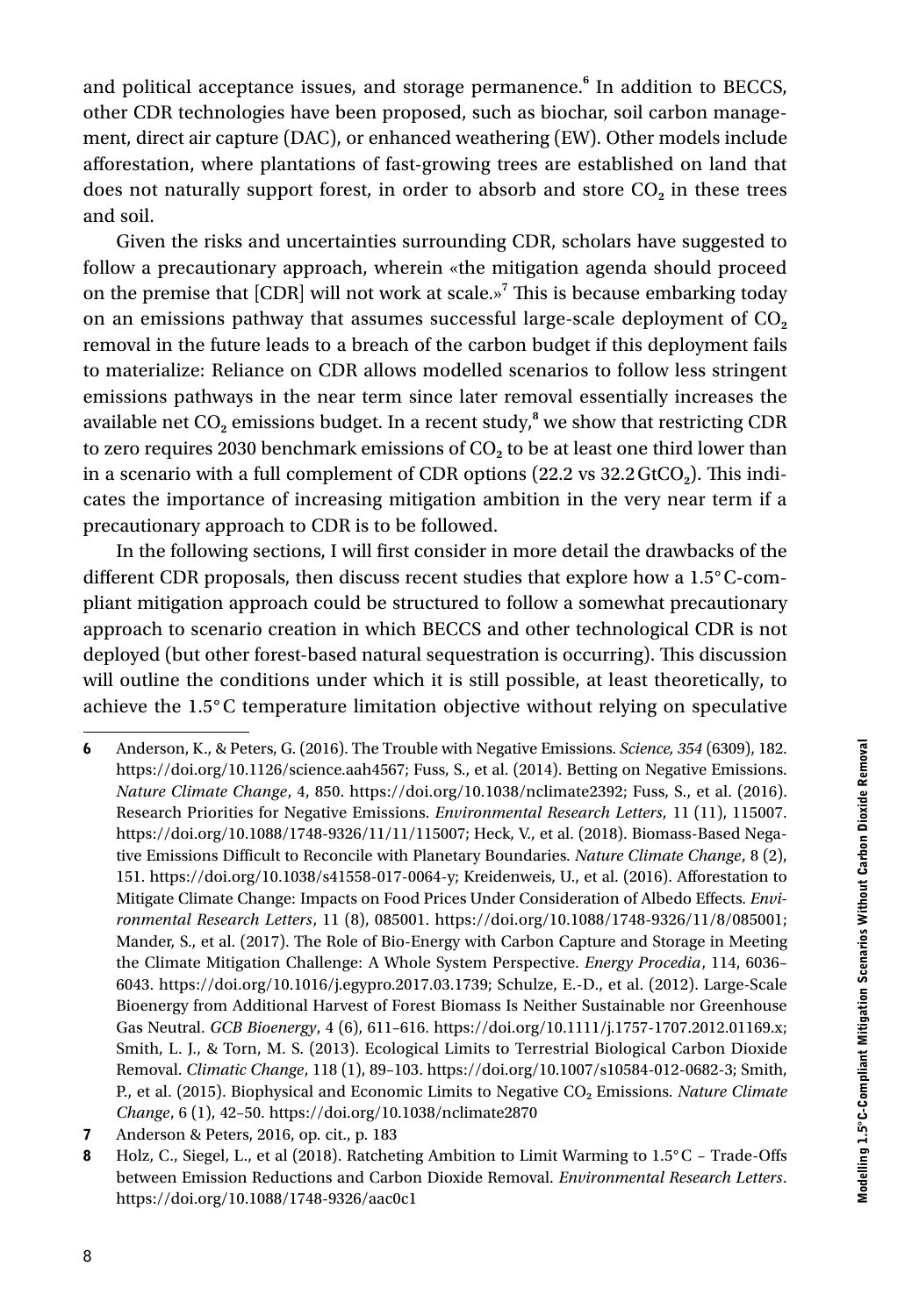and potentially deleterious technology, while also aiming to safeguard the aspirations of people everywhere, including in the Global South, to a decent standard of living. Importantly, the discussion will also touch on potential additional emissions reductions options that have not been addressed in the studies.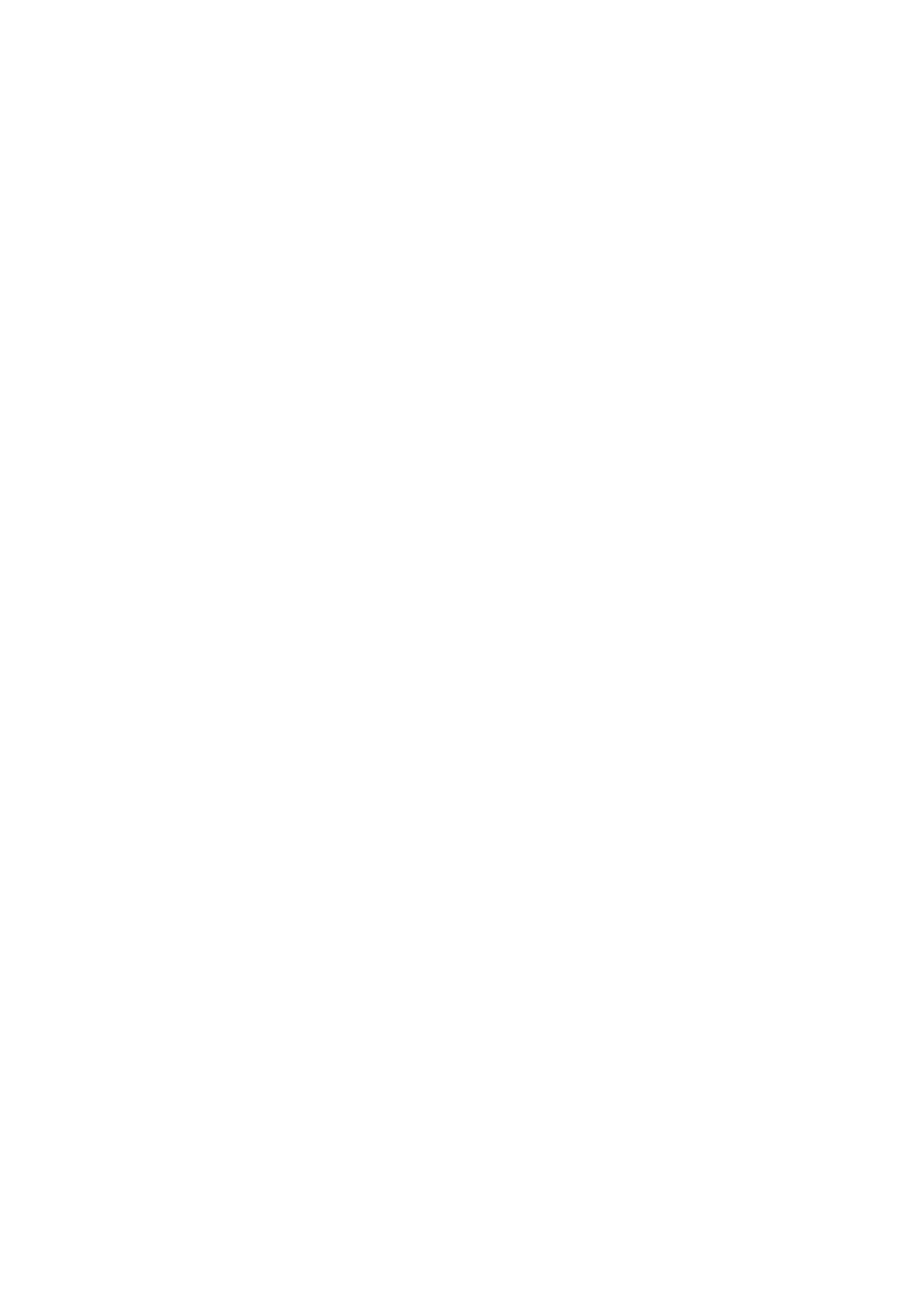## Carbon Dioxide Removal and Natural Sequestration

BECCS' large demand for land has been pegged at about 30–160 million hectares (Mha) per GtCO<sub>2</sub>, depending on the type of bioenergy feedstock used.<sup>9</sup> This means that land in the order of 600-3,200 Mha would be required to achieve the 20 GtCO<sub>2</sub> magnitude at the upper end of the range of annual sequestration found in the models. In contrast, current global cropland is approximately 1,500Mha,**<sup>10</sup>** suggesting that massive-scale BECCS deployment would be in strong land-use competition with land currently used for food production, thus undermining efforts to increase food security and end hunger, or with land that is currently forest or other natural land, thus undermining protection of biodiversity and efforts to stop deforestation, itself a major contributor to climate change. Further concerns relate to the amount of water, fertilizer and energy that would be required to implement BECCS at large scales: Researchers at the Potsdam Institute for Climate Impact Research have recently investigated whether large-scale BECSS deployment can be accomplished while taking a precautionary approach to important «planetary boundaries» (freshwater use, forest loss, biodiversity, and biogeochemical flows, e.g. fertilizer) and found that only about 0.2GtCO**2** per year can be achieved this way, several orders of magnitude below what is typically assumed in models.**<sup>11</sup>** Exceeding this amount would push at least one of these planetary boundaries (further) into the uncertainty or high-risk range.

Other proposed CDR technologies share similar concerns. For example, DAC requires large amounts of energy to enable the chemical reactions that remove the  $CO<sub>2</sub>$  from the atmosphere plus energy to liquify, transport and store the  $CO<sub>2</sub>$  once captured. EW is an approach where rock, for example olivine, is mined, ground and then spread out over large areas to facilitate its weathering which binds CO**2**. These steps require large amount of energy, similar in scale to the energy requirement of DAC. The energy required for these approaches is estimated to be as much as 12.5 GJ per ton of CO<sub>2</sub>.<sup>12</sup> Considering that generating 12.5 GJ of electricity with coal would emit about 3.5 tons of  $CO<sub>2</sub>$  (or 2.9 or 1.6 tons of  $CO<sub>2</sub>$  with oil and natural gas,

<sup>9</sup> Smith et al., 2015, op. cit.

<sup>10</sup> Dooley, K., Christoff, P., & Nicholas, K. A. (2018). Co-Producing Climate Policy and Negative Emissions: Trade-Offs for Sustainable Land-Use. *Global Sustainability*, 1 (e3), 1–10. https://doi.org/ 10.1017/sus.2018.6

<sup>11</sup> Heck et al., 2018, op. cit.

<sup>12</sup> Smith et al., 2015, op. cit.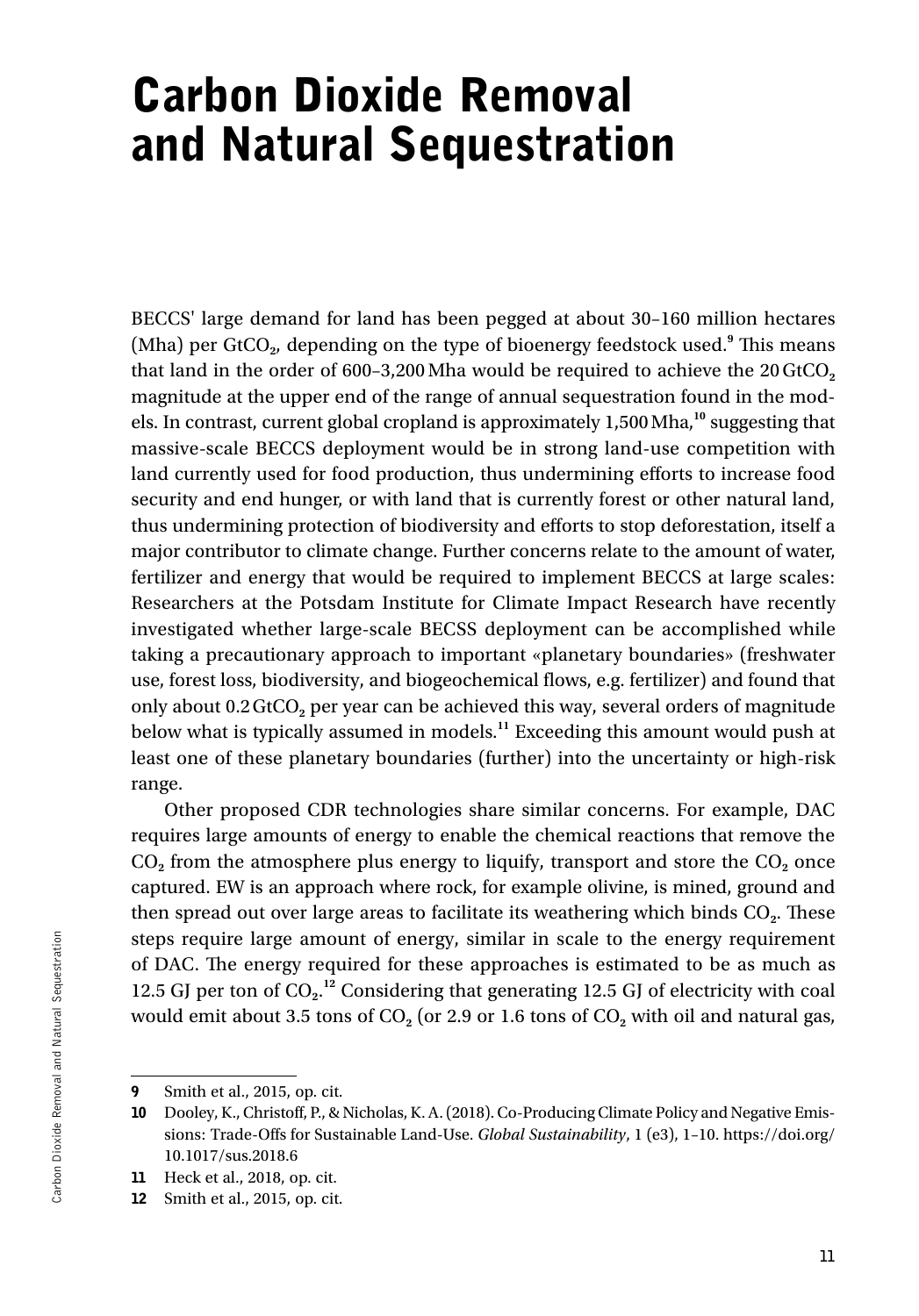respectively)**<sup>13</sup>** highlights that these approaches are not a plausible alternative to fossil fuel phase-out. Furthermore, these CDR technologies are very costly with estimates for DAC and EW exceeding US\$ 500 per ton of net negative  $CO_2$ .<sup>14</sup>

Models also often include sequestration of CO<sub>2</sub> from forests. It is important to distinguish this sequestration from the CDR approaches outlined above, even though models, or literature discussing model results, often do not make this distinction. Broadly speaking, forest-based sequestration can occur through afforestation or through natural sequestration by forests. Because it involves establishment of tree plantations on land that would not otherwise carry forest, afforestation shares many of the issues of the CO<sub>2</sub> removal approaches discussed above: to sequester large amounts to CO**2**, it requires large amounts of land (thus competing with food and other land uses), nutrients, and water.

In contrast, where deforestation and forest degradation are halted, forest can be restored or re-established. In that context, natural sequestration of  $CO<sub>2</sub>$  by these forest would occur, potentially in the magnitude of several hundred GtCO<sub>2</sub> over the course of the 21st century.**<sup>15</sup>** However, since the carbon thus stored in the biosphere is at risk of being re-emitted to the atmosphere, for example, if pests, forest fires, or human activity were to destroy these forests, it remains risky and thus a violation of the precautionary principle to rely on these processes to occur when articulating near-term mitigation ambition. This is especially true where scenarios delay the rapid phase-out of fossil fuel use, given that existing fossil fuel deposits represent a stable way of storing carbon unlike potentially volatile storage in the biosphere.

Reliance on large-scale CDR allows modelled scenarios to follow less stringent emissions pathways in the near term since later removal essentially increases the available net CO**2** emissions budget – in such pathways, less ambitious near-term climate action bets on removing CO**2** from the atmosphere in the future. In a recent study,**<sup>16</sup>** we show that restricting CDR to zero requires 2030 benchmark emissions of CO**2** to be at least one third lower than in a scenario with a full complement of CDR options (22.2 vs 32.2 GtCO**2**). This shows how important it is to increase mitigation ambition in the very near term to allow for a prudent precautionary approach in relation to CDR deployment. In the following sections, I will discuss recent studies that explore how a 1.5°C-compliant mitigation approach could be structured to follow such a precautionary approach where carbon sequestration levels can be met with limited forestry-based approaches alone.

<sup>13</sup> Using median values of the survey of life cycle analyses of emissions of different fuel types conducted by the IPCC: 1001 gCO**2**/kWh for coal, 840 gCO**2**/kWh for oil, and 469 gCO**2**/kWh for natural gas (IPCC, 2011).

<sup>14</sup> Smith et al., 2015, op. cit.

<sup>15</sup> Dooley, K., & Kartha, S. (2018). Land-Based Negative Emissions: Risks for Climate Mitigation, and Impacts on Sustainable Development. *International Environmental Agreements: Politics, Law and Economics*, 18 (Special Issue: Achieving 1.5°C and Climate Justice), 79–98. https://doi.org/ 10.1007/s10784-017-9382-9

<sup>16</sup> Holz, Siegel, et al., 2018, op. cit.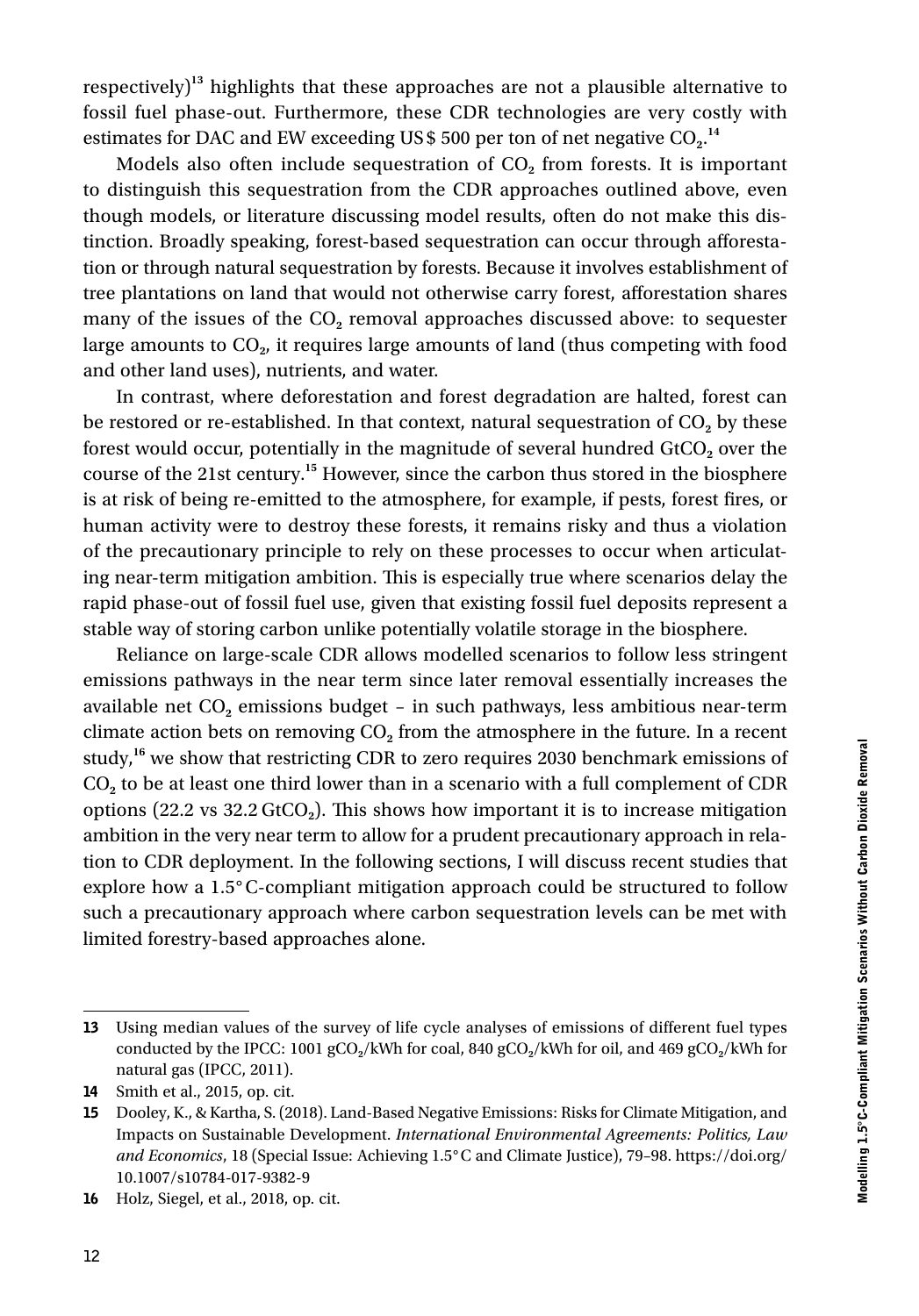# Near-term Ratcheting Success

In the aforementioned study,<sup>17</sup> we investigated different assumptions about CDR availability and by how much, under each of these assumptions, near-term mitigation ambition would have to increase to keep the 1.5°C objective within reach. Notably, even when assuming that a very large amount of CDR, through a variety of approaches, might eventually be forthcoming (net CDR in our «allCDR» scenario totals 883GtCO**2** between 2016 and 2100), the level of ambition expressed in countries' current climate action pledges, or Nationally Determined Contributions (NDCs), is not consistent with the 1.5°C objective. At a minimum, developed countries need to increase their ambition by moving their current NDCs' target date up from 2030 to 2025, even if major CDR is assumed.

Disallowing BECCS and technological CDR approaches and only allowing limited, forestry-only sequestration, necessitates all countries (not just the developed ones) to shift from a trajectory consistent with their NDC to a more ambitious one by 2025 and very stringent reductions afterwards: 5.5% annual reduction for developed and 4.5% for developing countries. In another scenario, where CDR is disallowed completely, this has to increase to 9% and 8.5%, respectively. Note that while the former reduction rates have historical precedents, typically associated with economic crises and turmoil, annual reduction rates of 8.5–9% are historically unprecedented, indicating that a focussed, globally-coordinated effort would have to be undertaken to achieve this trajectory and that mitigation options that have hitherto been neglected would have to receive more attention.

The majority of 1.5°C scenarios in the literature are so-called overshoot scenarios: they result in warming of more than 1.5°C during some years of the 21st century, to return to the 1.5°C level by 2100 the latest. Temperature overshoot carries substantial potential risks and uncertainties, for example, with regard to the irreversible crossing of tipping points, or the permanence of warming impacts: «Impacts that could be wholly or partially irreversible include species extinction, coral reef death, [permafrost melt], and loss of sea or land ice, some of which themselves lead to positive feedbacks or tipping points that current carbon cycle models do not currently take into account.»<sup>18</sup> Due to their assumed ability to remove  $CO<sub>2</sub>$  from the atmosphere, and thus bring temperatures back down, scenarios using large amounts of CDR often display longer overshoot periods with higher peak warming than scenarios with less (or no) CDR. In our study, even the «noCDR» scenario led to an overshoot, due to the rapid reduction in air pollution and the associated reduction

<sup>17</sup> Holz, Siegel, et al., 2018, op. cit.

<sup>18</sup> Dooley & Kartha, 2018, op. cit., p. 82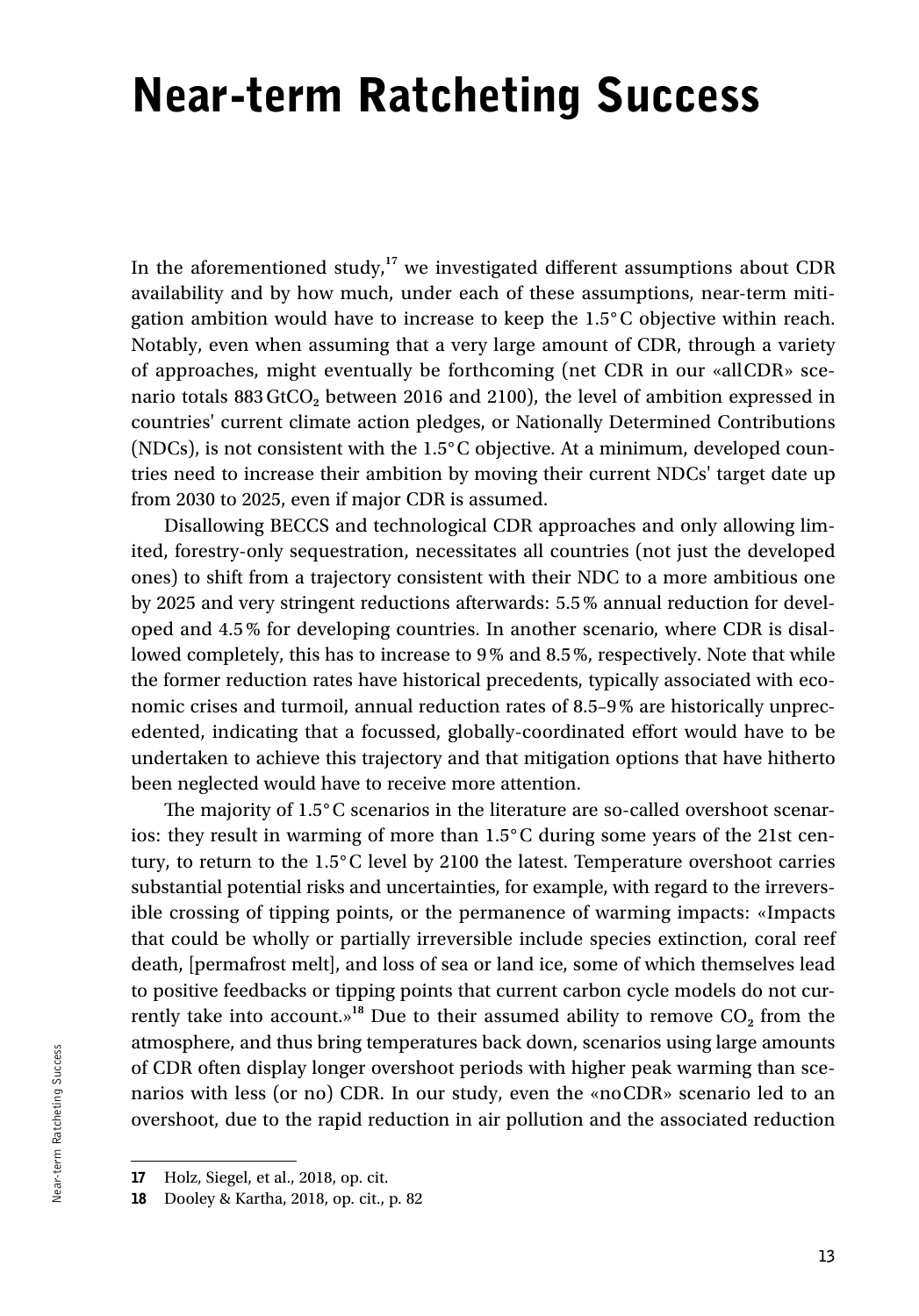in cooling.**<sup>19</sup>** Generating a «noCDR» scenario without overshoot required increasing the stringency of reductions to 12% and 11% annual reductions, respectively, and starting with this very ambitious trajectory as early as 2023. If allowing forestry-based sequestration of  $CO<sub>2</sub>$ , the 8.5-9% reduction rates mentioned earlier were sufficient (if commencing in 2023) to avoid an overshoot.

<sup>19</sup> Air pollutants such as the aerosols sulphur dioxide or nitrogen oxides are often associated with the use of fossil fuels (e.g. co-emitted with CO**2** from coal-fired power plants, vehicle exhausts etc.). Aerosols have a cooling effect, thus offsetting some of the warming caused by the greenhouse gases. When greenhouse gases are mitigated aggressively, aerosol co-emission is also drastically reduced, leading to correspondingly less aerosol cooling (and thus, more warming).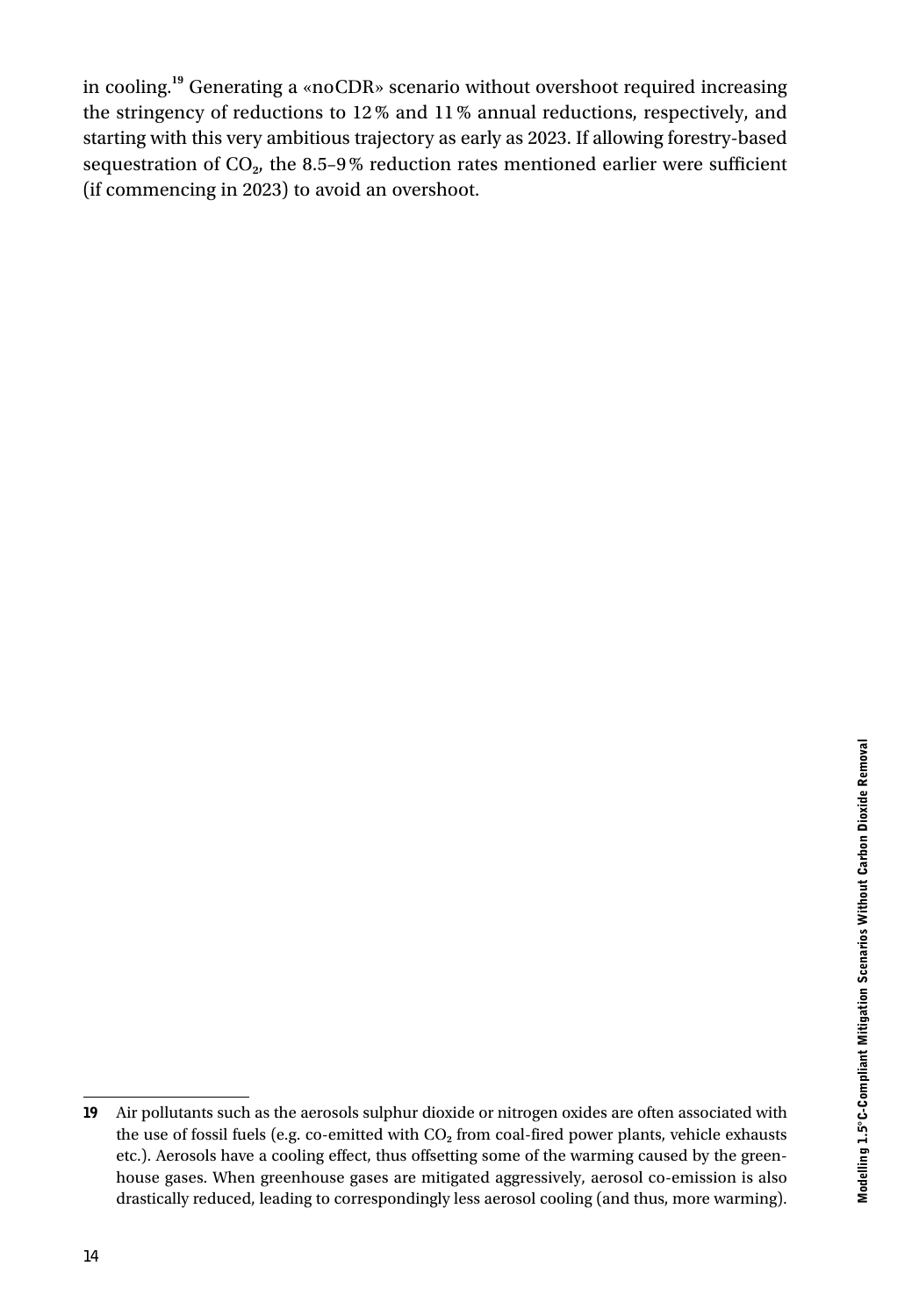## Low Energy Demand and Decent Living

The modelling team Grübler et al.**<sup>20</sup>** built a global scenario of Low Energy Demand (LED) which explicitly takes the attainment of a decent living standard by all as a modelling criteria. For example, metrics such as floor space with thermal comfort, food demand, mobility, and access to consumer goods converge between Global North and Global South and exceed the decent living standard (DLS) recently put forward as material prerequisites for human wellbeing beyond merely addressing extreme poverty.**<sup>21</sup>** For example, in the LED scenario, «thermal comfort» converges to 30 m<sup>2</sup> per capita of adequately heated or cooled space, while the DLS suggests 10m**<sup>2</sup>** per capita. Grübler et al. also assess the LED scenario in comparison to other 1.5°C scenarios**<sup>22</sup>** with regard to its benefits in terms of progress toward several of the SDGs, and find significant co-benefits.

The modelling approach follows major trends in energy demand development already observable today (e.g. regarding urbanization, device convergence, the sharing economy etc). As a result of these trends and other substantial increases in energy efficiency across all sectors, the scenario projects very low energy demand in the future, substantially lower than current and reference levels (2050 global energy demand is 41% lower than in the 2020 reference case), despite population growth and increase in «activity» of end use services, e.g. thermally comfortable floor space, the amount of food consumed per person, or the number of person-kilometers travelled. The energy efficiency increases are achieved by moving beyond a narrow focus on technological efficiency improvements to take into account broader shifts and changes that improve the efficiency of the entire system of energy service delivery. This includes shifts in service provision through granular, decentralised energy systems, shifts to new business models (e.g. to use-based rather than ownership-based business models, or the sharing economy), as well as shifts towards digitalisation (e.g. smart appliances, homes and grids) and economies of scope (e.g. through device convergence, where single devices such as smart phones fulfill the functions of numerous previous-generation devices).**<sup>23</sup>**

<sup>20</sup> Grübler, A., et al. (2018). A Low Energy Demand Scenario for Meeting the 1.5°C Target and Sustainable Development Goals Without Negative Emission Technologies. *Nature Energy*, 3, 515–527. https://doi.org/10.1038/s41560-018-0172-6

<sup>21</sup> Rao, N. D., & Min, J. (2017). Decent Living Standards: Material Prerequisites for Human Wellbeing. *Social Indicators Research*, 1–20. https://doi.org/10.1007/s11205-017-1650-0

<sup>22</sup> Rogelj et al., 2018, op. cit.

<sup>23</sup> Grübler et al., 2018, op. cit.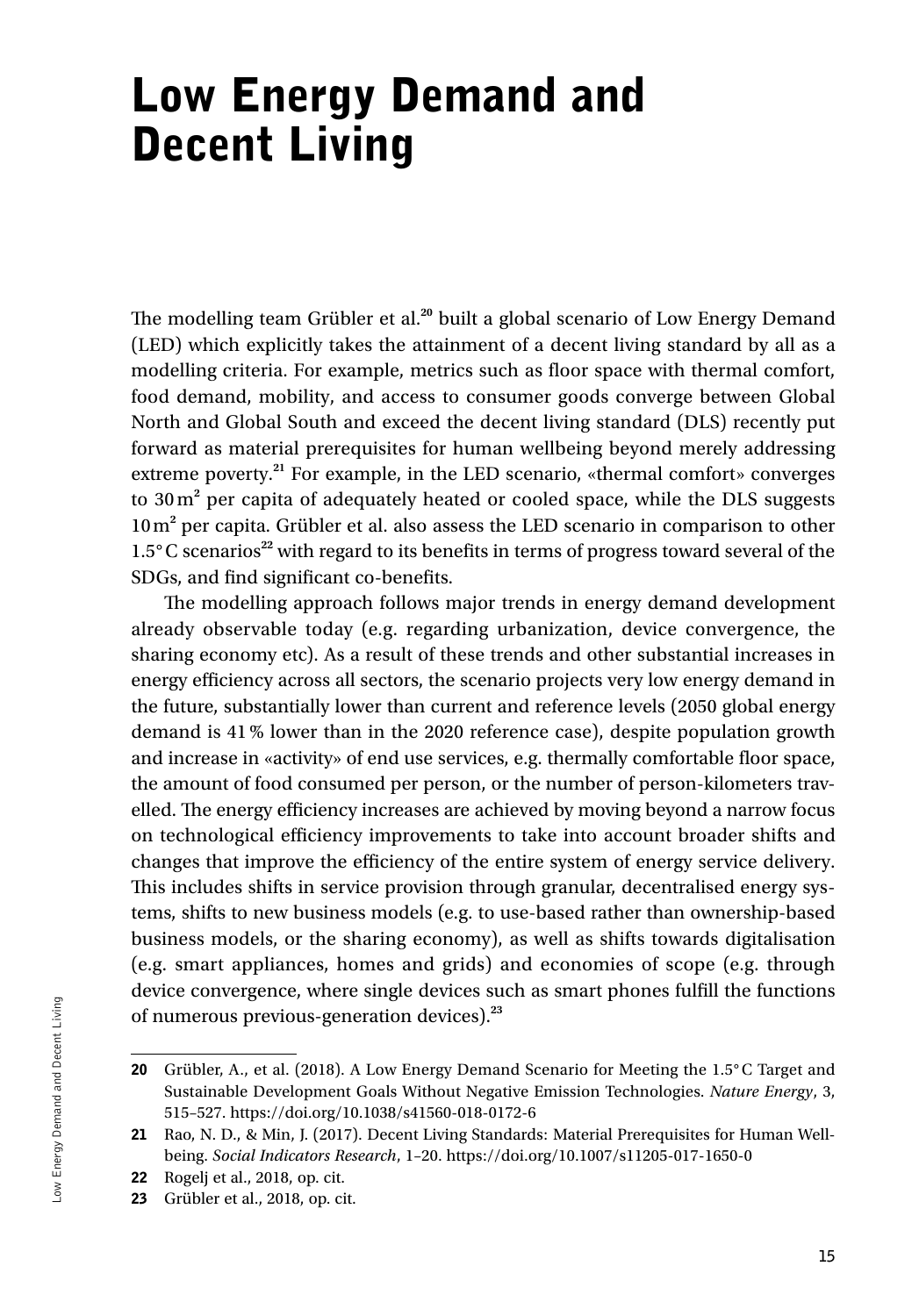Having generated this very low energy demand scenario, the authors model the upstream structural changes arguing that «changes in energy end-use […] drive supply-side transformation, as has been the case historically,» **<sup>24</sup>** with the overall shrinking of the global energy system due to lower demand providing the necessary «breathing room» for this supply-side decarbonization. Specifically, fossil fuels and traditional biomass phase down as primary energy sources quickly, BECCS or fossil CCS are not deployed since the low energy demand can comfortably be met without these sources. Notably, the low energy demand also reduces the demand for land for bioenergy crops relative to similar scenarios, which combined with a reduction in pasture land leads to an increase in global forest cover, which in turn results in the natural sequestration of a cumulative 168GtCO**2** from the atmosphere through forests during the 21st century.

Certain life-style changes have not been modelled, for example reduction in overall meat consumption, which is assumed to converge globally at levels roughly equivalent to current figures in the Global North, or reduction in aviation, where activity is assumed to roughly double between 2020 and 2050. These examples point toward additional mitigation potential in the scenario that could be unlocked by addressing these drivers.

Overall, the scenario leads to a very ambitious global emissions pathway that achieves the 1.5°C objective without the need for controversial negative emissions technologies and without a temporary overshoot.

<sup>24</sup> Grübler et al., 2018, op. cit., p. 516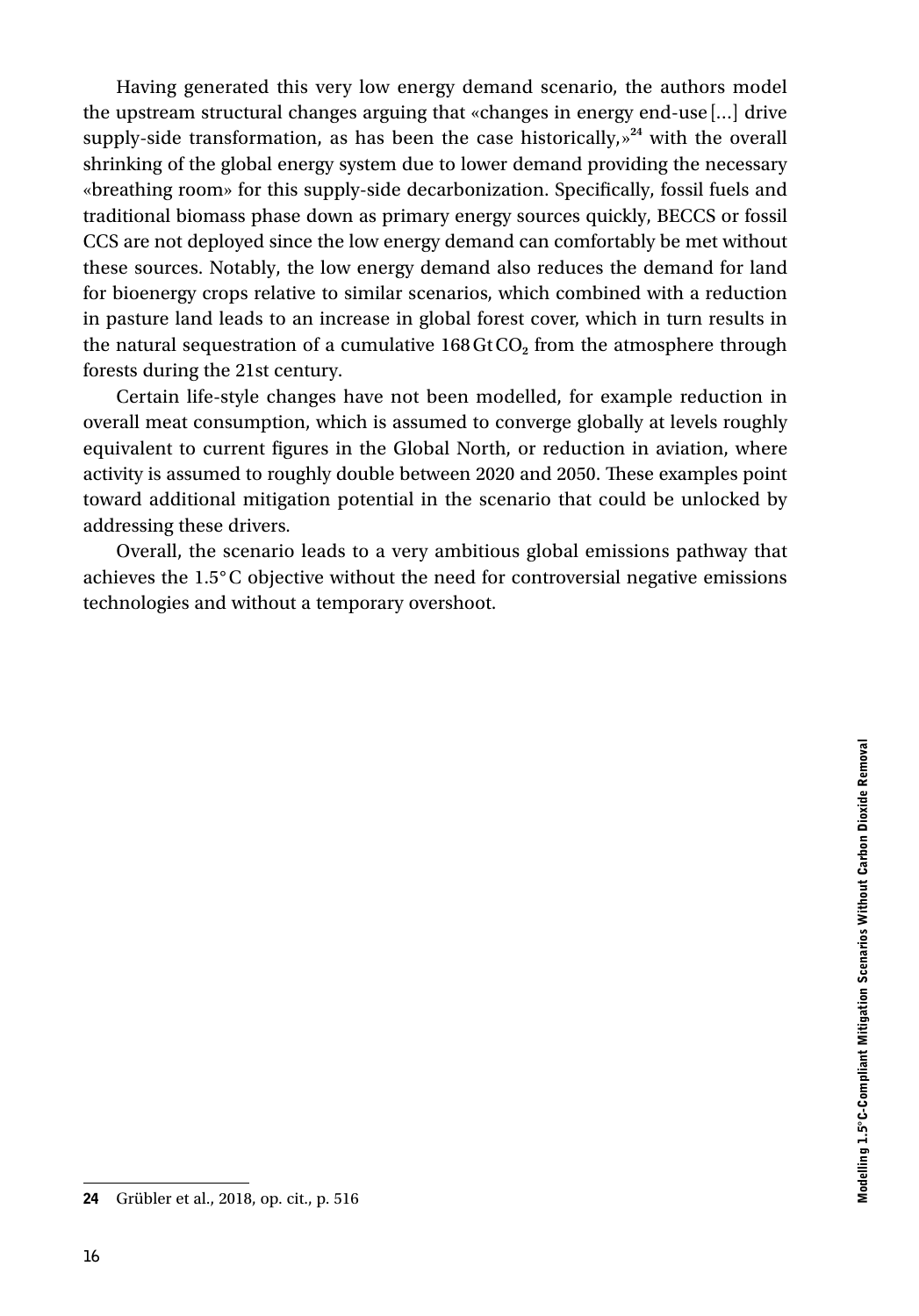# Alternative Mitigation Approaches

In a recent piece of scenario work, van Vuuren et al.**<sup>25</sup>** took as a starting point the 1.5°C scenario based on the Shared Socioeconomic Pathway 2 (SSP2)**<sup>26</sup>** as implemented by the IMAGE model of the Netherlands Environmental Assessment Agency. This implementation, the «default» 1.5°C strategy,<sup>27</sup> shares certain features with other 1.5°C-consistent SSP-based pathways, for example, that a large amount of carbon dioxide is removed through BECCS and other CDR approaches during the 21st century.**<sup>28</sup>** Van Vuuren et al. then model «alternative» pathways that implement mitigation strategies not typically modelled by integrated assessment models (IAM) such as IMAGE, because estimates of their future cost and performance is more speculative than those of «default» mitigation approaches, limiting their application in models that select measures based on cost optimization.

The alternative measures modelled by van Vuuren et al. individually reduce the degree to which BECCS and other non-forestry CDR are utilized, while implementing all the approaches together completely eliminates them. Notably, however, CO<sub>2</sub> sequestration is still assumed to occur in this case, albeit through natural sequestration where restoration of forests and reforestation takes place on land that is freed up by the reduced need for agricultural land as a result of agricultural intensification, a lower population, and low-meat diets based on cultured, as opposed to farmed, meat. Table 1 below shows the specific alternative scenarios and their descriptions and assumptions. «The rate and level with which the measures are introduced [into the model] are meant to reflect ambitious, but not unrealistic implementation.»**<sup>29</sup>**

<sup>25</sup> van Vuuren, D. P., et al. (2018). Alternative Pathways to the 1.5°C Target Reduce the Need for Negative Emission Technologies. *Nature Climate Change*, 8 (5), 391–397. https://doi. org/10.1038/s41558-018-0119-8

<sup>26</sup> The Shared Socio Economic Pathways (O'Neill et al., 2015) are a relatively new device in the climate modelling community that describe five different story lines (SSP1 – SSP5) of the future development of the global population, macro economy, geopolitical framework and so on, based on which modelling teams then develop specific scenarios with more or less stringent climate policies. SSP2 (Fricko et al., 2017), also known as «Middle of the Road,» involves a story line wherein global political, social and economic trends remain similar to their current situation with development uneven across the globe, relatively weak global governance institutions, medium population growth and continued inequality.

<sup>27</sup> Cf. Rogelj et al., 2018, op. cit.

<sup>28</sup> The cumulative amount of BECCS in recent 1.5 °C pathways based on the SSPs ranges from 150 to 1,200GtCO**2**, with substantial variation across models and SSPs. The range of BECCS in SSP2 scenarios (the SSP used in van Vuuren et al. [2018]) is 400–975GtCO**2** (Rogelj et al., 2018. op. cit.).

<sup>29</sup> van Vuuren et al., 2018, op. cit., p. 1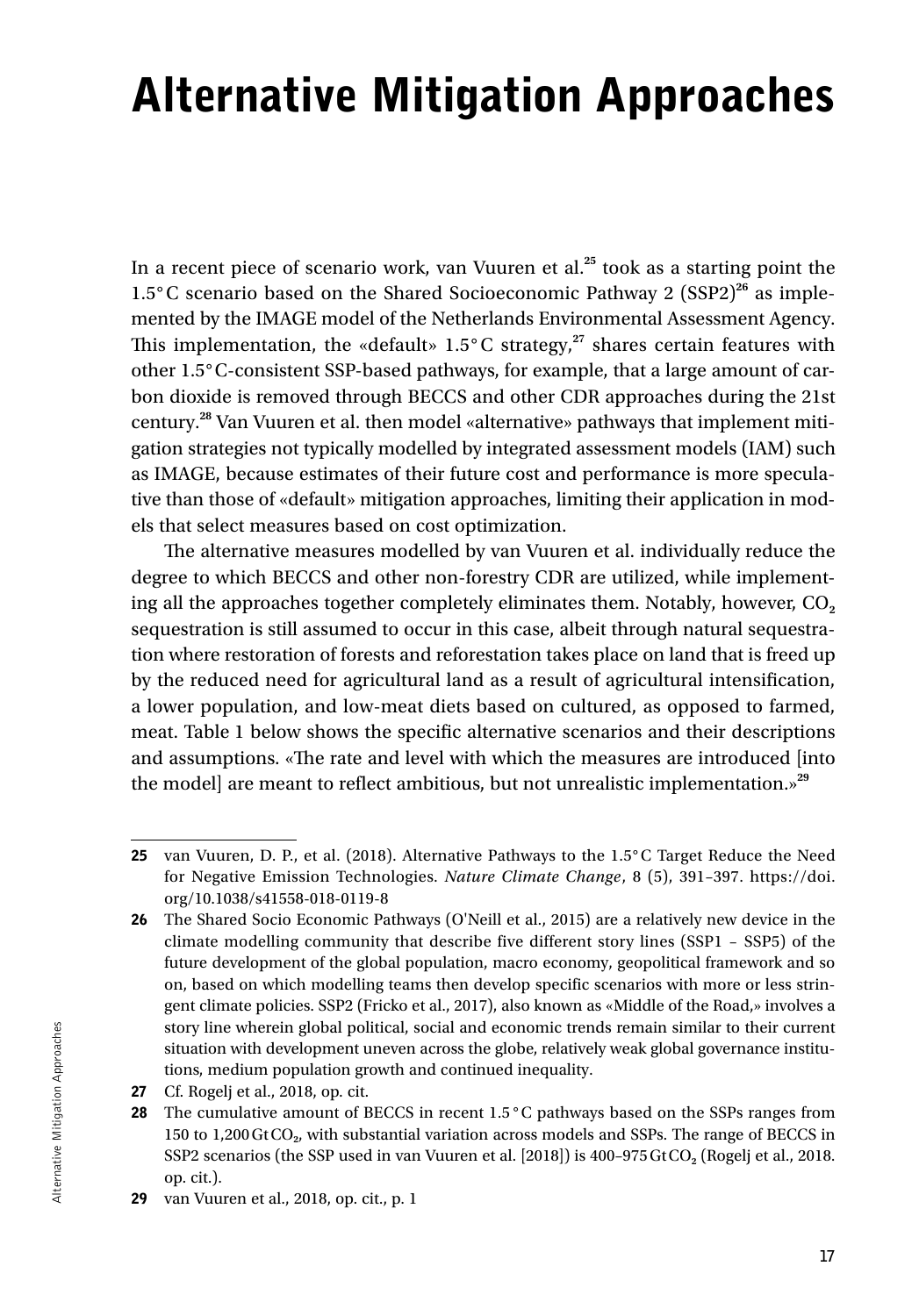#### Table 1: Alternative mitigation approaches modelled

| <b>Scenario</b>                 | <b>Short</b><br>name | <b>Description &amp; key assumptions</b>                                                                                                                                                                                                                                                                                                                                                                                                            |
|---------------------------------|----------------------|-----------------------------------------------------------------------------------------------------------------------------------------------------------------------------------------------------------------------------------------------------------------------------------------------------------------------------------------------------------------------------------------------------------------------------------------------------|
| Efficiency                      | Eff                  | Rapid application of the best available technologies for energy and mate-<br>rial efficiency in all relevant sectors in all regions.                                                                                                                                                                                                                                                                                                                |
| Renewable<br>electricity        | Ren Elec             | Higher electrification rates in all end-use sectors, in combination with<br>optimistic assumptions on the integration of variable renewables and on<br>costs of transmission, distribution and storage.                                                                                                                                                                                                                                             |
| Agricultural<br>intensification | AgInt                | High agricultural yields and application of intensified animal husbandry<br>globally.                                                                                                                                                                                                                                                                                                                                                               |
| Low non- $CO2$                  | LoNCO <sub>2</sub>   | Implementation of the best available technologies for reducing non-CO <sub>2</sub><br>emissions and full adoption of cultured meat in 2050.                                                                                                                                                                                                                                                                                                         |
| Lifestyle change                | ListCh               | Consumers change their habits towards a lifestyle that leads to lower<br>GHG emissions. This includes a less meat-intensive diet (conforming to<br>health recommendations), less $CO2$ -intensive transport modes (following<br>the current modal split in Japan), less intensive use of heating and cool-<br>ing (change of $1^{\circ}$ C in heating and cooling reference levels) and a reduc-<br>tion in the use of several domestic appliances. |
| Low Population                  | Low Pop              | Scenario based on SSP1, projecting low population growth.                                                                                                                                                                                                                                                                                                                                                                                           |
| AII                             | T <sub>0</sub> T     | The combination of all the options described above.                                                                                                                                                                                                                                                                                                                                                                                                 |

Source: Van Vuuren et al. (2018).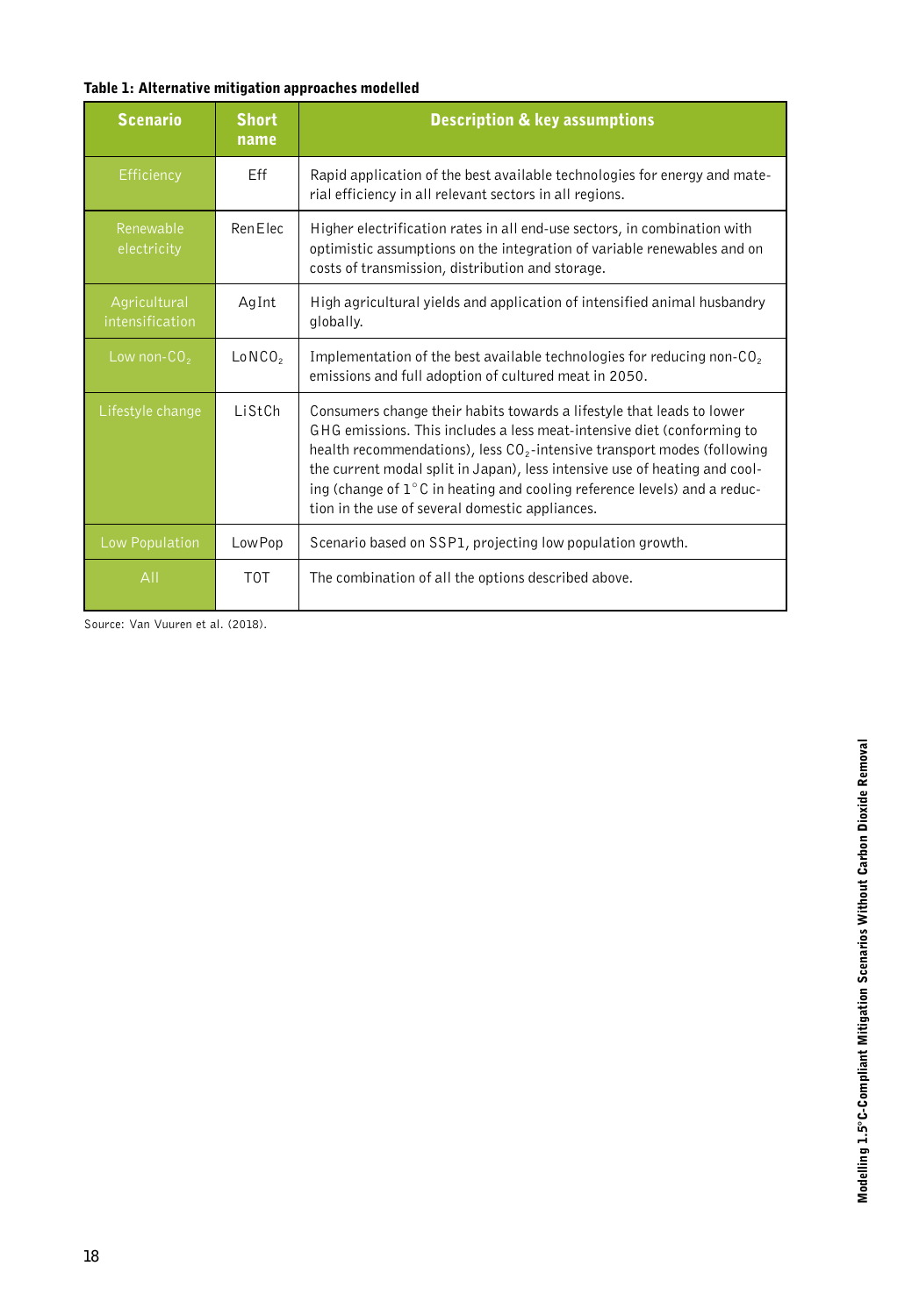# Equity and Fair Shares

In the lead-up to the Paris climate summit in 2015, a large and diverse global coalition of civil society organizations and social movements released a report (with updates in subsequent years) contrasting countries' NDC pledges with what the groups considered their fair shares of addressing a global 1.5°C-consistent mitigation effort.**<sup>30</sup>** The analysis calculated these fair shares by taking into account countries' responsibility for contributing to the climate crisis (i.e. their historical emissions) and their capacity to act (i.e. their financial wherewithal), but did so in a way that explicitly protects the world's poor, in whichever country they may live, from an undue burden that would jeopardize their struggle for a life free of poverty.

The report found that, in aggregate, poorer countries were already pledging more than their fair share, while wealthier countries were falling far short of theirs. Importantly, the report concluded that in order to meet the global 1.5°C effort, all countries had to increase their ambition – even poorer countries that had already pledged more than their fair share had to undertake even more mitigation. However, since this additional mitigation would far exceed their fair share, these countries could not fairly be expected to undertake these efforts on their own, instead wealthier countries would have to cooperate (for example, by providing finance, capacity building or technology transfer support) to achieve this additional mitigation, for example by providing financial support to adopt cleaner energy solutions faster and at a larger scale than the country would have been able with its own resources alone.

This highlights that in the context of sharing fairly a stringent mitigation effort, all countries have «dual obligations,» where in addition to stringent unsupported domestic reductions, countries engage in deep international mitigation cooperation, where poorer countries implement mitigation action beyond their own fair share while wealthier countries provide the support necessary to undertake those efforts. Without this large-scale international mitigation cooperation, «1.5°C-compliant mitigation will remain out of reach, impose undue suffering on the world's poorest, or both.»**<sup>31</sup>**

<sup>30</sup> CSO Equity Review. (2015). *Fair Shares: A Civil Society Equity Review of INDCs*. Manila, London, Cape Town, Washington, et al.: CSO Equity Review Coalition. http://civilsocietyreview. org/report; CSO Equity Review. (2017). *Equity and the Ambition Ratchet: Towards a Meaningful 2018 Facilitative Dialogue*. Manila, London, Cape Town, Washington, et al.: CSO Equity Review Coalition. http://civilsocietyreview.org/report2017; Holz, C., Kartha, S., & Athanasiou, T. (2018). Fairly Sharing 1.5 – National Fair Shares of a 1.5°C-compliant Global Mitigation Effort. *International Environmental Agreements: Politics, Law and Economics*, 18 (Special Issue: Achieving 1.5°C and Climate Justice), 117–134. https://doi.org/10.1007/s10784-017-9371-z

<sup>31</sup> Holz, Kartha, et al., 2018, op. cit., p. 117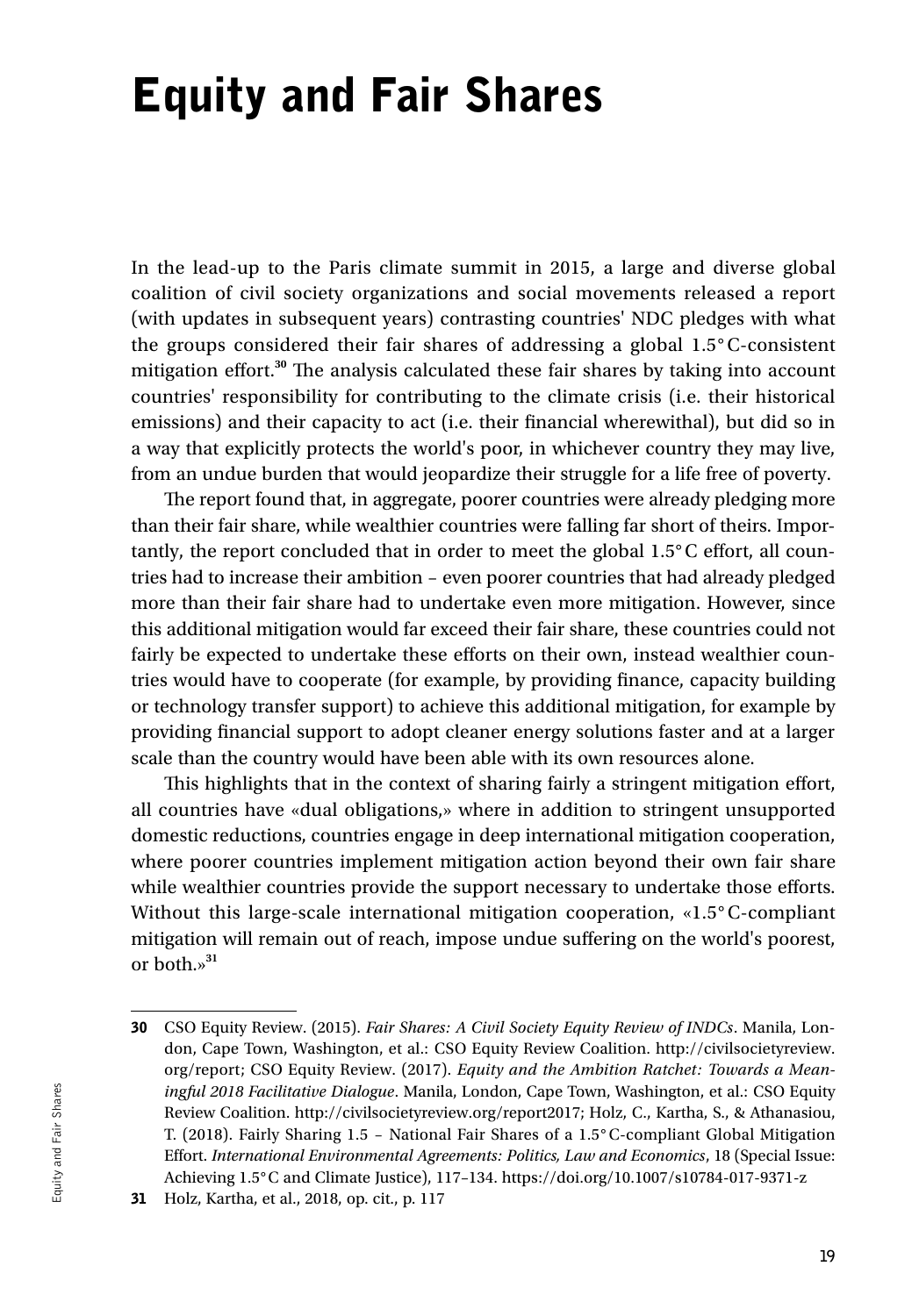Furthermore, pathways that rely on a large scale of CDR later in the 21st century to reach the 1.5°C objective introduce an element of intergenerational injustice: if today's societies decide to embark on pathways that feature less stringent nearterm emissions reductions facilitated by assumptions of large-scale deployment of technologies that have not yet been proven to work at scale and that carry profound environmental, social and economic risks, they essentially force future generations to deploy these technologies despite those risks, or accept much higher warming.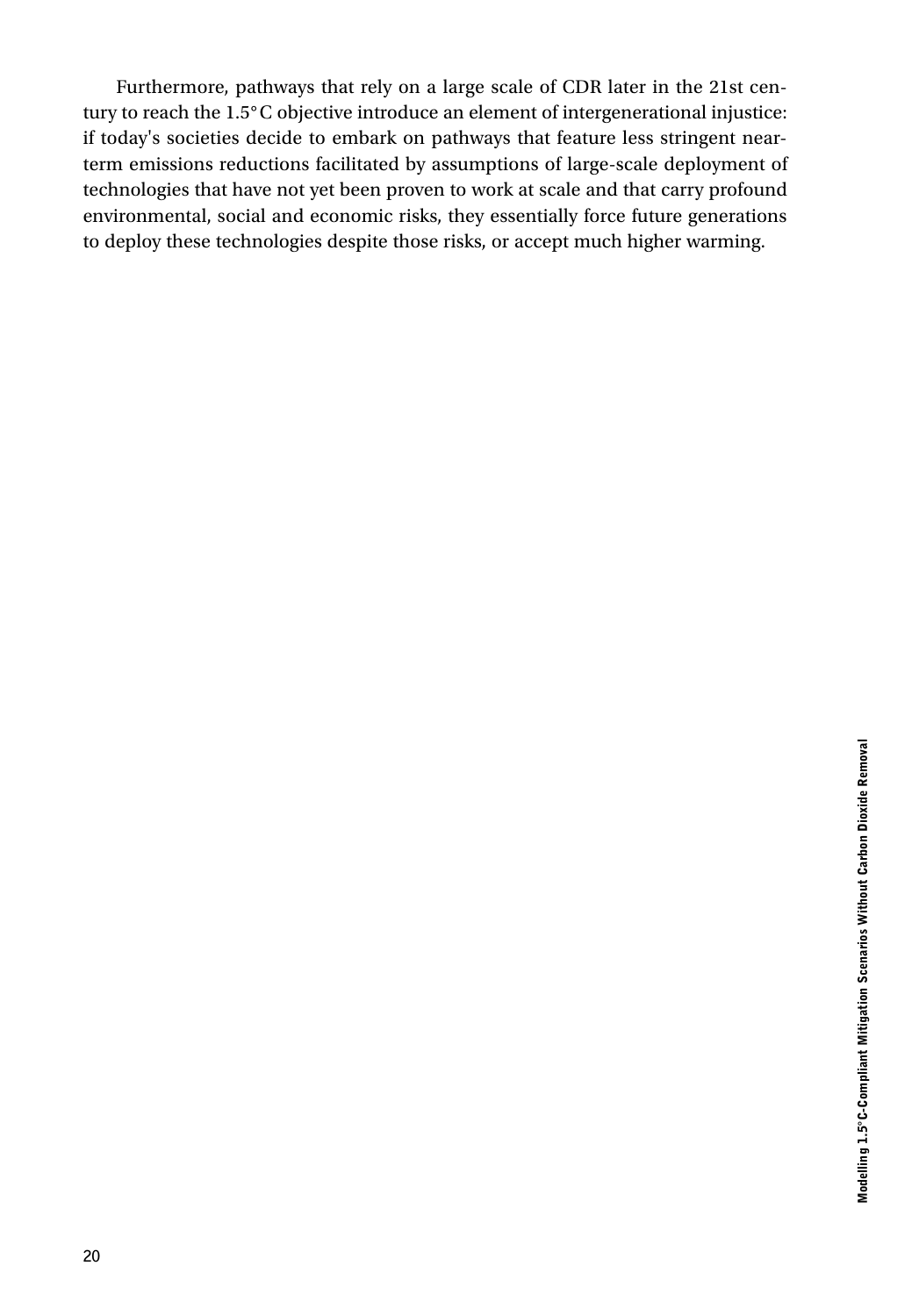#### **CONCLUSION**

Pathways to 1.5°C that do not rely on large-scale deployment of unproven and potentially deleterious technologies, such as BECCS or other CDR approaches, have recently become available in the literature. Such pathways share important features, namely that they require more stringent near-term emissions reductions than in 1.5°C pathways that envision removal of large amounts of CO**2** later. Figure 1 shows the scenarios discussed in this chapter in the context of the 1.5°C and 2°C scenarios from the SSP database and the level of emissions implied by the current NDCs. Compared to most other 1.5°C scenarios, the scenarios by Grübler et al. and van Vuuren et al. display much lower near-term emissions than the «default» scenarios, showing that the mitigation activities are embarked upon earlier and more stringently. Due to their research objective, the Holz, Siegel et al. scenarios were specifically designed to follow the emissions pathway implied by the NDCs as long as possible, to account for inertia of the political system, thus they are not as stringent in the period up to 2025 but then steeply reduce emissions.

Furthermore, it is notable that each of the very ambitious mitigation scenarios discussed here still leaves out additional mitigation options, for example, maintaining a high level of meat consumption, aviation, and population growth in Grübler et al.**<sup>32</sup>** None of the studies explores the impact that placing limits on GDP growth could have on the feasibility of achieving the  $1.5^{\circ}$ C temperature limitation objective, despite GDP growth having been identified as a principal driver of emissions growth.**<sup>33</sup>**

Finally, it is important to distinguish in scenarios between different types of CDR on the one hand and natural sequestration in forests and other natural ecosystems on the other. Activities like BECCS, DAW, or afforestation are only potentially attractive to societies because of their potential (under the right circumstances) to remove carbon dioxide from the atmosphere and they come with considerable risks and/ or costs. In making decisions about near-term levels of ambition, societies need to be aware of the trade-offs implied with regard to CDR. Because different CDR types carry different types and levels of risks, it is important to take these into account.

Reforestation and forest ecosystem restoration, on the other hand, can also sequester carbon dioxide, but this feature is a secondary attribute of these activities.

<sup>32</sup> Grübler et al., 2018, op. cit.

<sup>33</sup> Kuhnhenn, K. (2017a). Climate Mitigation Scenario – Contains Growth and Other Normative Substances. www.degrowth.info/en/2017/07/climate-mitigation-scenario-contains-growthand-other-normative-substances; Kuhnhenn, K. (2017b). *Wachstumsrücknahme in Klimaschutzszenarien* (p. 18). Leipzig: Konzeptwerk Neue Ökonomie. www.degrowth.info/wp-content/ uploads/2017/06/ModWac3.pdf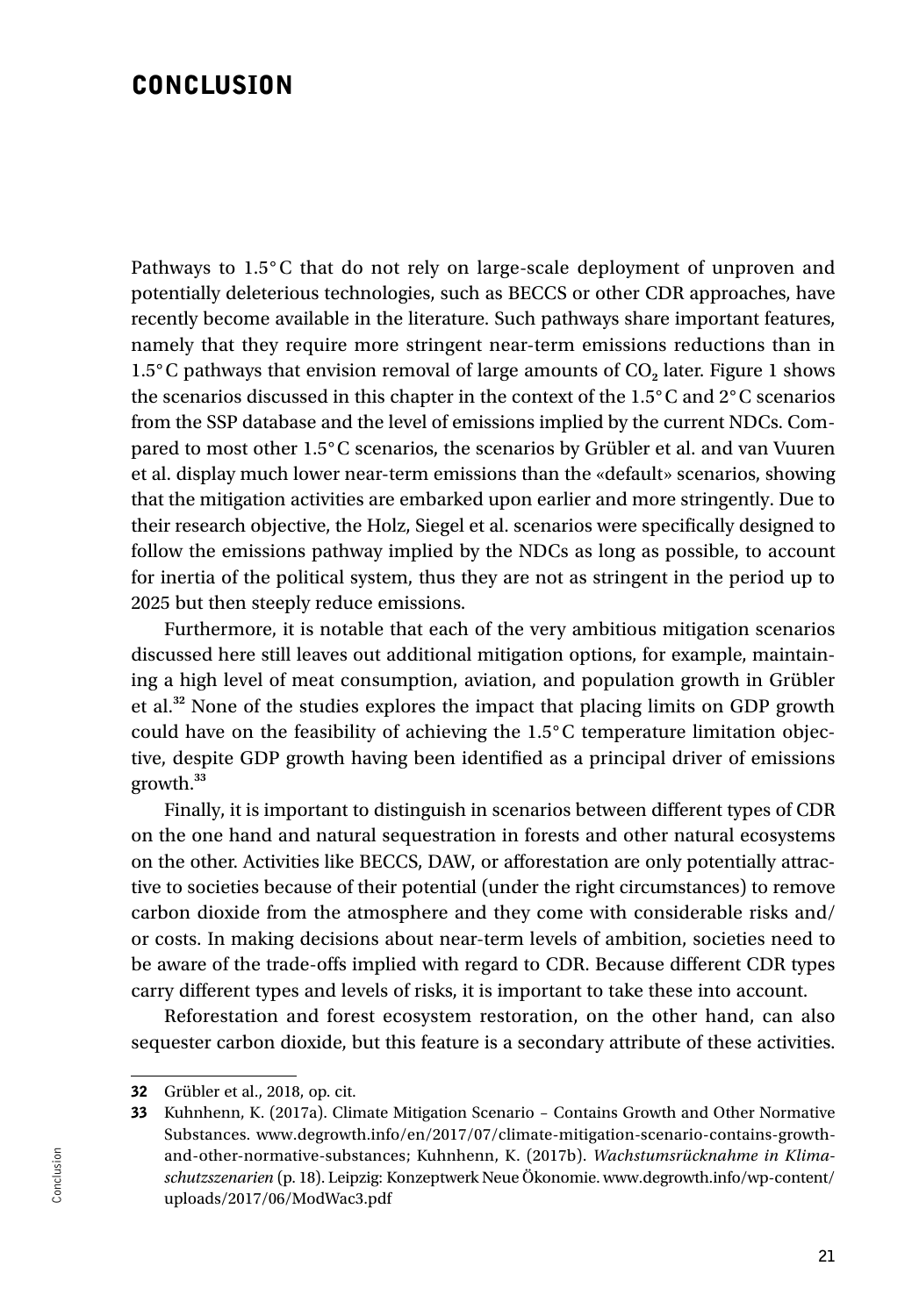In the first instance, they are undertaken to enhance the biodiversity and resilience of the forests and to reverse the loss of forest cover and vegetation over the past 200 years. This issue is discussed in much more detail in *Re-Greening the Earth. Protecting the Climate through Ecosystem Restoration* in this publication.



<sup>34</sup> IIASA. (2016). SSP Database. International Institute for Applied Systems Analysis. https://tntcat.iiasa.ac.at/SspDb

35 UNFCCC. (2016). *Aggregate Effect of the Intended Nationally Determined Contributions: An Update. Synthesis Report by the Secretariat*. Bonn: UNFCCC. http://unfccc.int/resource/docs/2016/ cop22/eng/02.pdf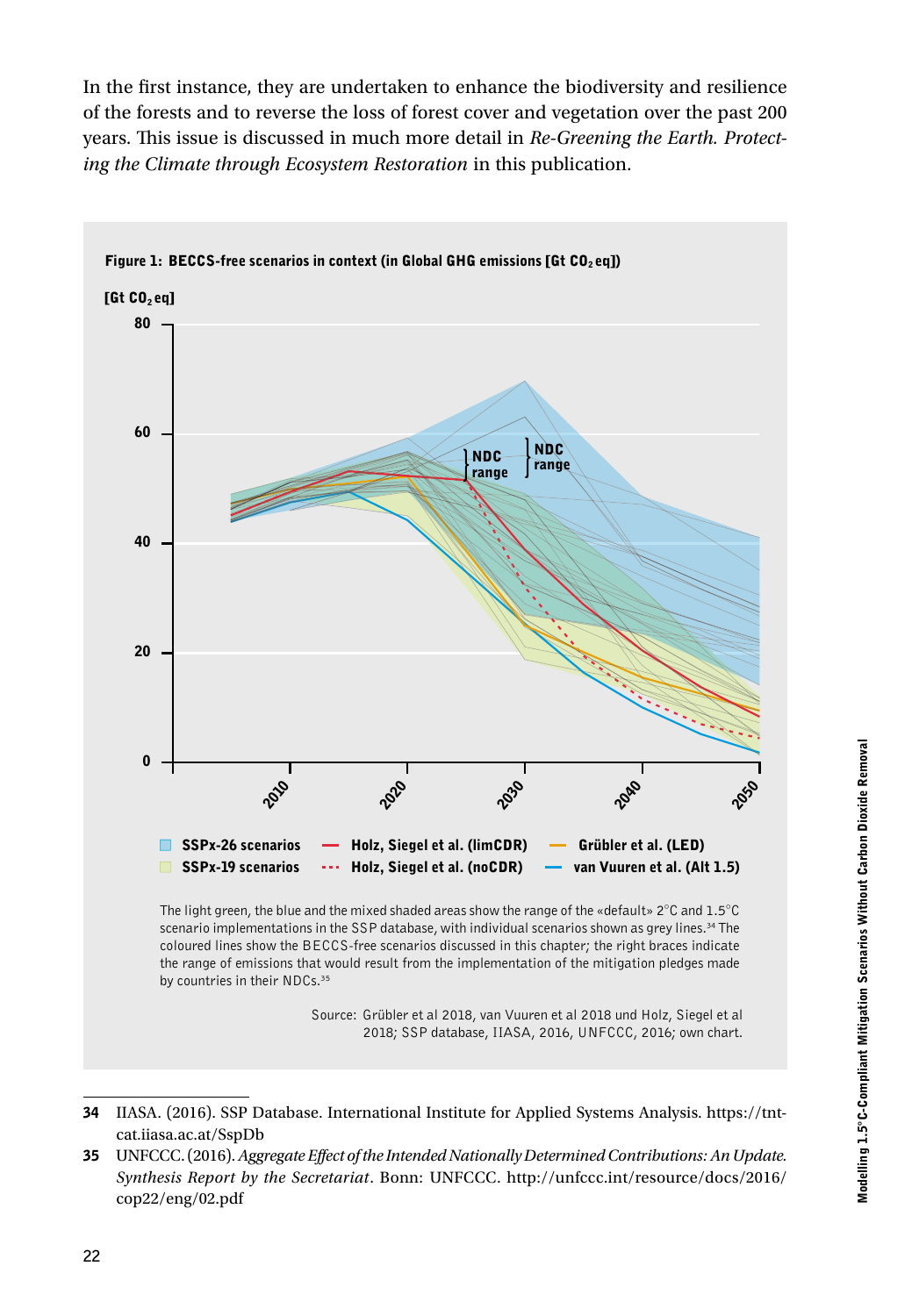An important implication of the scenarios discussed here is that the reductions pledged in countries' NDCs are not consistent with these pathways. Therefore countries have to strengthen their current pledges significantly, for example in the context of the Talanoa dialogue taking place in 2018, or in the context of the requirement to «communicate or update» NDCs by 2020.**<sup>36</sup>** Strengthening near-term mitigation ambition, including the current mitigation pledges for 2025 and 2030, is paramount to avoid locking future generations into high-risk technological pathways that might never materialize, thereby potentially committing the world to unacceptably high rates of global warming.

<sup>36</sup> UNFCCC. 2015, op. cit., Paragraphs 23 & 24